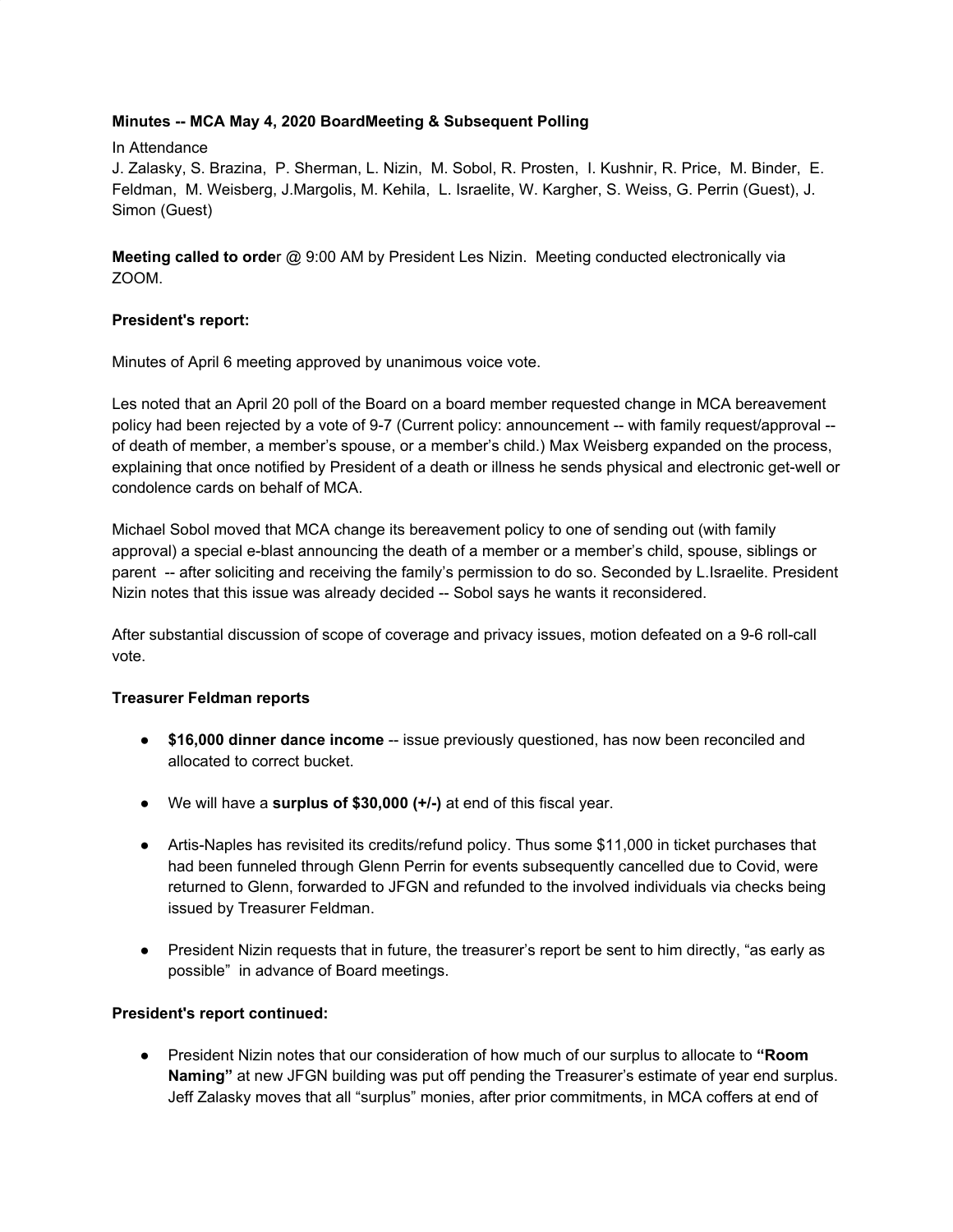fiscal year be designated as payments toward room naming. Prosten seconds. Passed unanimously.

- Les reported on **continuing difficulties with** *Federation Star* **and Ted Epstein**. We are repeatedly slighted on coverage … even in cases where promised. Most recent iteration is non-coverage of dinner dance despite Epstein's promises of including editorial and pictorial material already in his possession. Queried about this, Epstein told the JFGN head Feld that he'd "lost" the material.
- Nizin reports that he reminded Feld that he had previously told us that he controls what appears in the paper, but had not been aware of our wanting/anticipating dinner dance coverage.
- **Feld proposed rectifying the slight** with substantial coverage in July/August Federation Star. Nizin and Sobol thought this insufficient, as readership of that issue is quite low. Michael Sobol suggested front page coverage in September issue, plus an inside the issue photo spread. Steve Weiss feels that September issue will not be heavily read --- perhaps October would be better. Nizin sees merit in that view as, because of Covid, we certainly won't be back to normal.
- **Meir Kehila suggests applying economic pressure** -- place our advertising dollars in a competing publication. President Nizin notes that in correspondence, Sobol had suggested dropping all advertising. Consensus is for Les to "go back" to Feld and say "we want front page + inside spread in September." Israelite feels that by September, dance will be really old news … that we should "use the real estate in the best possible way". Suggests considering alternative content.
- Les reports that, for security reasons, **Temple Shalom has changed the time slot for Doc Films** to 3PM. Doc Films team does not see this as a problem. Steve Brazina notes the **success of the Golda's Balcony showing/producer Q&A** and based on that would like to show additional films this summer -- May & June for starters -- featuring one of the films we consider a strong contender for next season. Steve feels we should not commit to more at this time -- lest the streaming idea "grow old" -- and we should reassess as time goes on. Les notes that time is short and we should perhaps pass on May and start with June. Larry Israelite thinks we should not pay attention to the number of participants, no matter how few --- as long as those that participate get something out of the film and discussion -- even if it is only amongst themselves --- finds the concept of "zooming" growing old to be "ludicrous".
- Meir suggests possibility of finding a film memorializing anniversary of end of Israeli-Lebanon war -- perhaps including a discussion with veterans of that conflict
- Steve agrees with Les that he'll **stay in touch with film distributors** and report back once there is any success.
- Les reported that he'd discussed the scheduled **November Luncheon speaker** with Jeff Feld, who considered the matter and reported back to Les that the **Federation has no problem** with the man being featured.

### **Membership**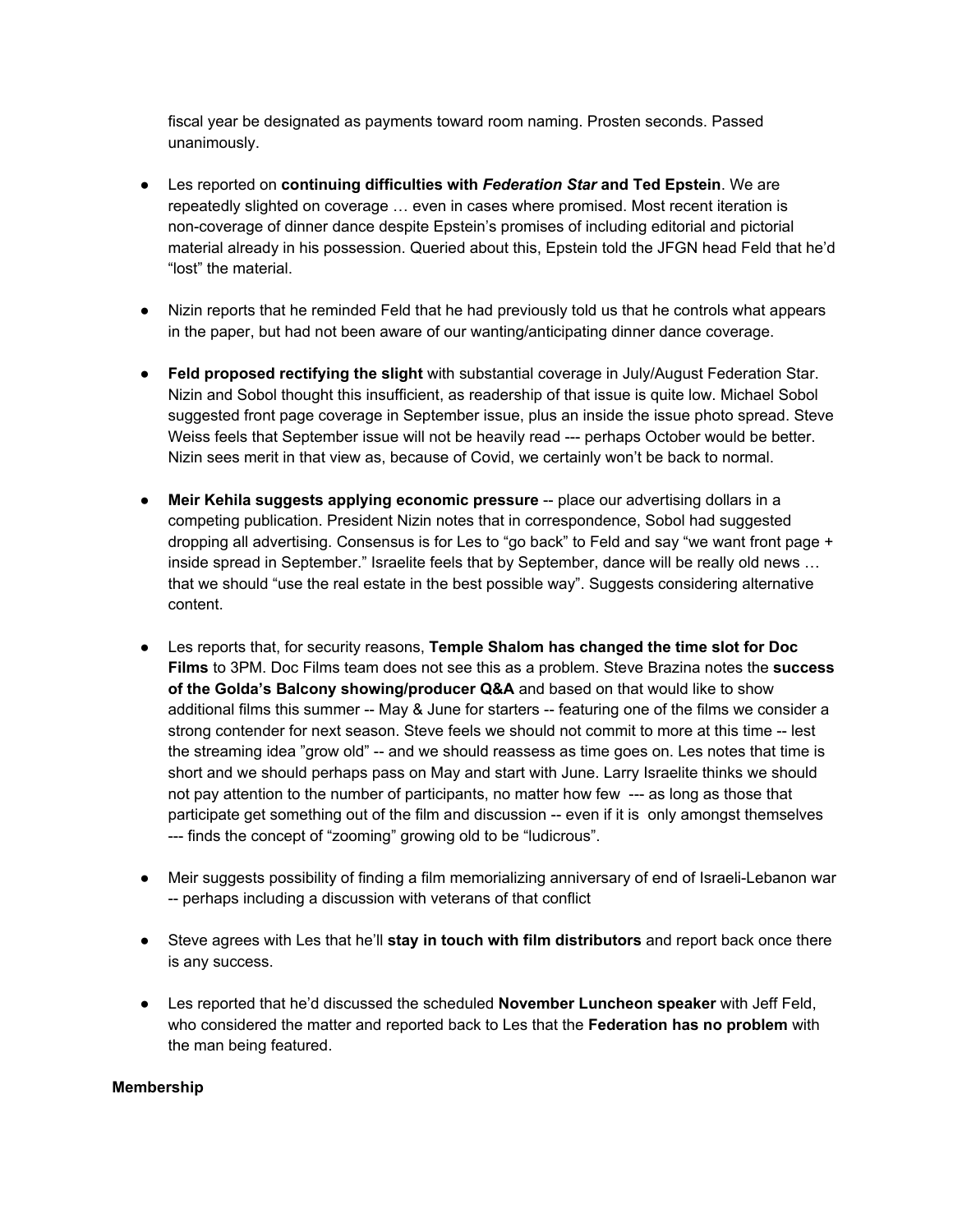- Larry Israelite reports **776 members** currently. **262 renewals.** Slightly behind last year's numbers, but not a problem given current environment.
- **Membership technology working well** and most user problems are being resolved by users themselves. Letter sent to all non-renewers on 4/21.
- **Zoom groups are also doing well.** No security problems. Need to keep publicizing via e-blast.

### **Old Business -- by-law change**

Sobol says **submitters have decided to withdraw proposal**. Les suggests by-law committee can get back to work this summer. Larrry Israelite wonders why what he sees as a small matter would have held up committee. Jeff Zalasky says that it was not a small matter --- its interrelationships with other parts of by-laws are complex.

### **Report of 1st VP Sobol**

- Jeff and Mike are **looking for program content** (speakers, anybody?), as most of previous planning is now moot.
- Each week the E-blast will "Spotlight" a different board member.

*(Les interrupts Mike's presentation to ask Glenn Perrin to join the meeting for possible input on program matters.)*

#### **Volunteers**

Ira Kushnir reports that Don Belmont is working with **Bikes for Tykes** -- collecting them this week --- Ira will put together a note for e-blast. Also a note about encouraging members leaving for Summer to donate food to Harry Chapin or similar groups.

### **Publicity**

Jeff Margolis notes deadline for **July/August issue of** *Federation Star* is near. Submission of information on Summer and early Fall programs should be in Jeff's hands soon.

### **Report of 1st VP Sobol -- resumed**

#### *(Glenn signs in)*

- Michael has discovered (and piggy-backed onto) a few pending WCA programs that feature **presentations by children of MCA board members**. Michael is very disappointed that he had to learn of these talented speakers via WCA e-blast. Encourages Board members to think of home-grown talent for future MCA Zoom presentations.
- **Motion by Michael to make the WCA event a joint MCA event** -- Nizin seconds. Unanimous agreement.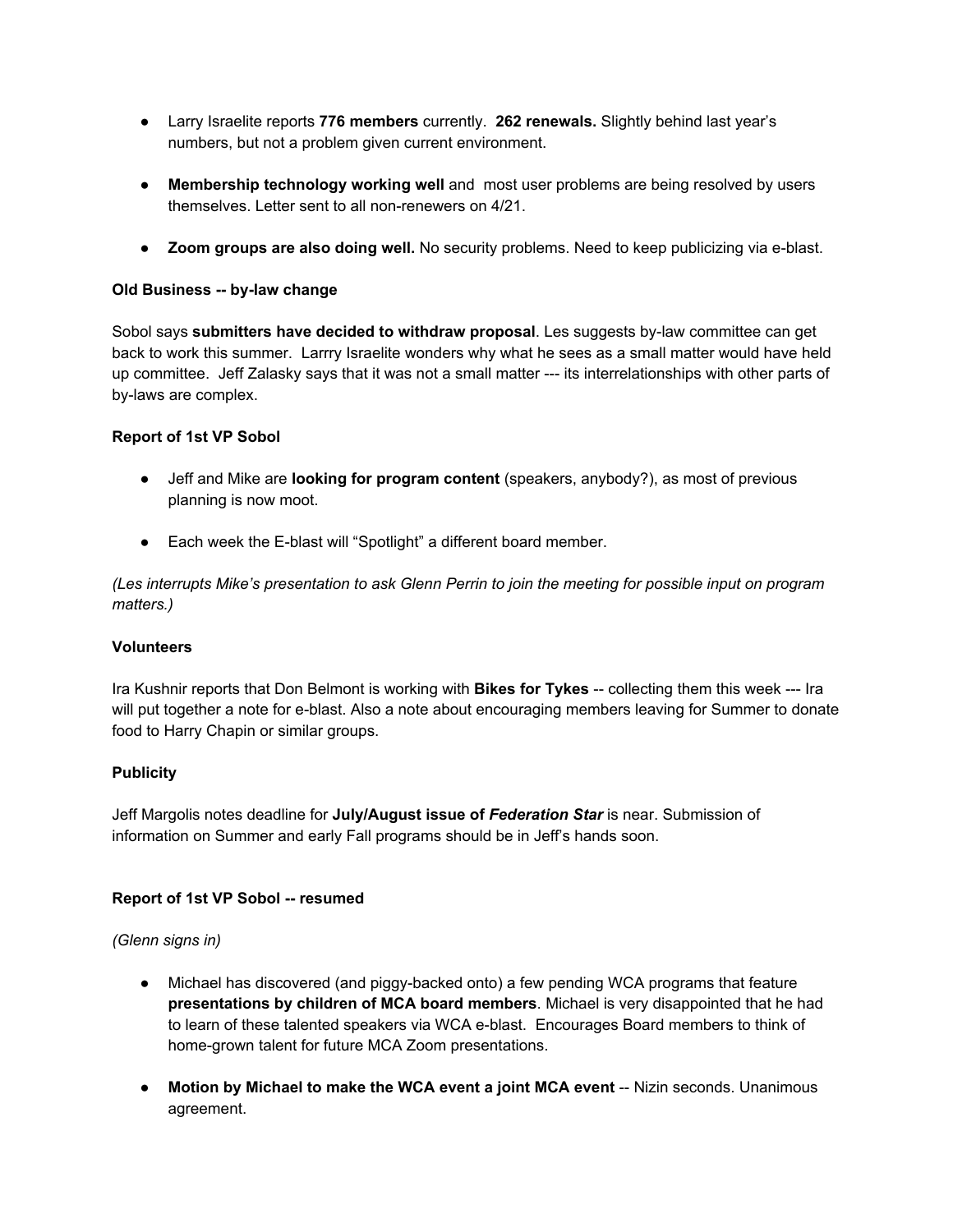- Another WCA session we can join will be **Sandy Parker talking about local politics** on May 7 will likely only be of interest to Collier County area residents.
- On May 17 a group of members that spend summers in Berkshires will do a Zoom session with some **MCA docs on travel related issues in the time of Covid.** All members are invited.
- All of above will be publicized in e-blast with links to the Zoom events.
- Les Notes that MCA is still "closed" in terms of official activities that require in-person participation (and will continue to be, per CDC, Collier County and State of Florida directives). He is aware that some are arranging events (bocce, kayaking, cycling) that might mistakenly be perceived as MCA sponsored. Members are free to get together in person in whatever numbers and fashion they choose … but cannot bill such events as "MCA". Jeff Zalasky has put together a note reiterating our policies it has been distributed to coordinators and will appear in e-blast.
- Arthur Sissman (in conjunction with a variety of non MCA/WCA groups) runs a **genealogy group.** Wants to use MCA Zoom channel. He will continue group with or without using MCA Zoom. Jeff has no recommendation on the matter. Morris moves that he be allowed to use Zoom license and that group be allowed to continue in similar fashion once Covid is no longer an issue. Multiple seconds. Larry Israelite notes that allowing this involves more than just Zoom -- reservations and notices via Wild Apricot, mentions in e-blast, etc.). Prosten offers friendly amendment specifying that this case is being grandfathered and should not serve as precedent. Morris accepts. Motion passed by unanimous voice vote.
- Glenn wonders why he has been summoned … he has called no groups together but does Zoom with some members. Les assures him that his work is both appreciated and vital to MCA ... that his involvement in this meeting was a matter of inclusion, not exclusion.

### **Retirements**

Les notes that this will be Steve Weiss' last meeting and thanks him for his service to MCA since its inception. Les also thanks Jeff Zalasky who is retiring from the 2nd vice-presidency Les makes it clear that he anticipates Jeff's continuing service in some capacity.

President Nizin thanks all for "attending" this meeting, wishes those travelling a safe journey. **Next meeting will be a "special" one on July 6 at 9AM**.

### **Meeting adjourned at 10:50 AM**

Respectfully submitted,

Richard Prosten **Secretary**